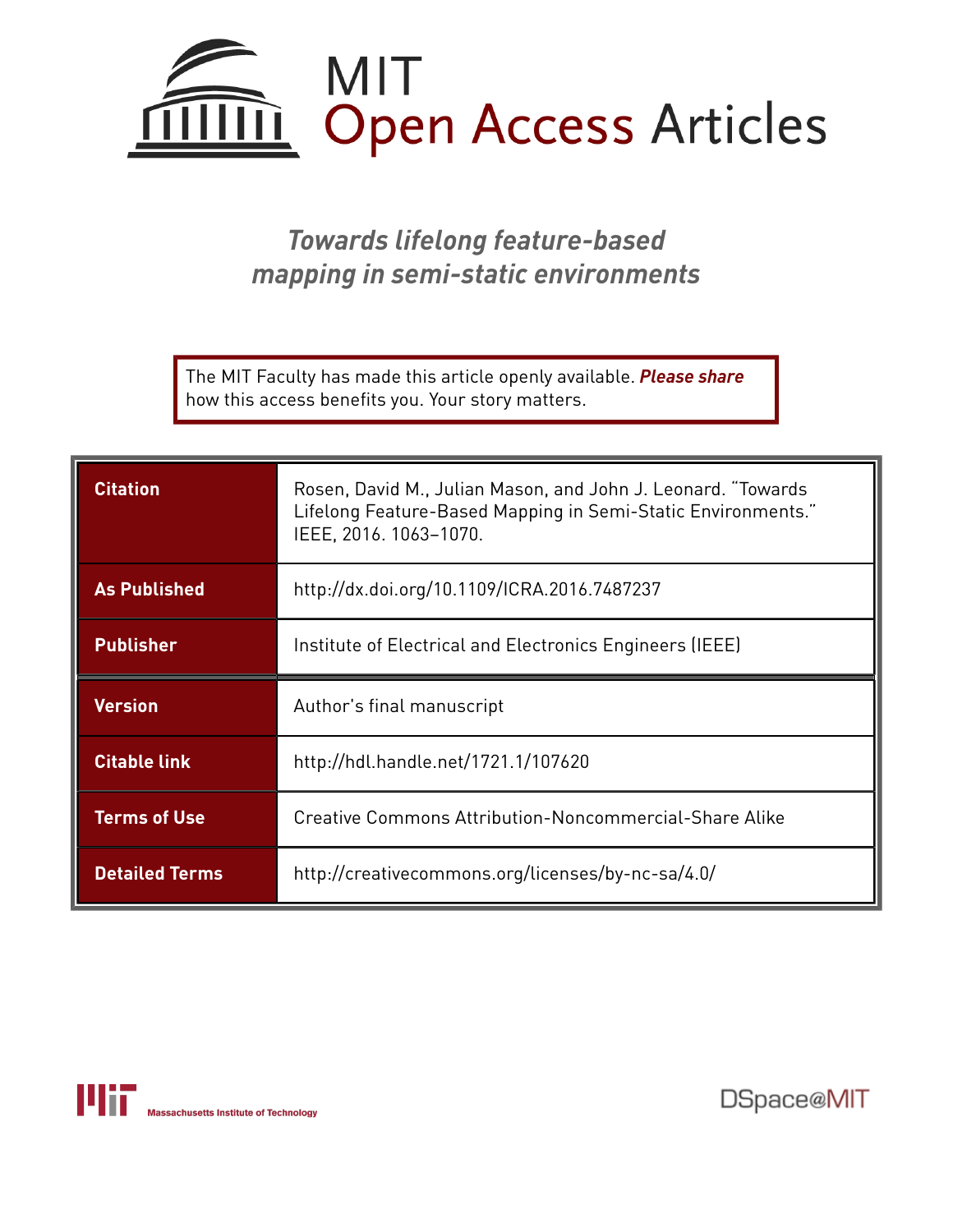# Towards Lifelong Feature-Based Mapping in Semi-Static Environments

David M. Rosen, Julian Mason, and John J. Leonard

*Abstract*—The feature-based graphical approach to robotic mapping provides a representationally rich and computationally efficient framework for an autonomous agent to learn a model of its environment. However, this formulation does not naturally support *long-term* autonomy because it lacks a notion of environmental change; in reality, "everything changes and nothing stands still," and any mapping and localization system that aims to support truly persistent autonomy must be similarly adaptive. To that end, in this paper we propose a novel feature-based model of environmental evolution over time. Our approach is based upon the development of an expressive probabilistic generative *feature persistence model* that describes the survival of abstract semi-static environmental features over time. We show that this model admits a recursive Bayesian estimator, the *persistence filter*, that provides an exact online method for computing, at each moment in time, an explicit Bayesian belief over the persistence of each feature in the environment. By incorporating this feature persistence estimation into current state-of-the-art graphical mapping techniques, we obtain a flexible, computationally efficient, and information-theoretically rigorous framework for *lifelong* environmental modeling in an ever-changing world.

#### I. INTRODUCTION

The ability to learn a map of an initially unknown environment through exploration, a procedure known as *simultaneous localization and mapping* (SLAM), is a fundamental competency in robotics [\[1\]](#page-8-0). Current state-of-the-art SLAM techniques are based upon the graphical formulation of the *full* or *smoothing* problem [\[2\]](#page-8-1) proposed in the seminal work of Lu and Milios [\[3\]](#page-8-2). In this approach, the mapping problem is cast as an instance of maximum-likelihood estimation over a probabilistic graphical model [\[4\]](#page-8-3) (most commonly a Markov random field [\[5\]](#page-8-4) or a factor graph [\[6\]](#page-8-5)) whose latent variables are the sequence of poses in the robot's trajectory together with the states of any interesting features in the environment.

This formulation of SLAM enjoys several attractive properties. First, it provides an information-theoretically rigorous framework for explicitly modeling and reasoning about uncertainty in the inference problem. Second, because it is abstracted at the level of probability distributions, it provides a convenient modular architecture that enables the straightforward integration of heterogeneous data sources, including both sensor observations *and* prior knowledge (specified in the form of prior probability distributions). This "plug-and-play" framework provides a formal model that greatly simplifies the design and implementation of complex systems while ensuring



<span id="page-1-1"></span>Fig. 1. Recursive Bayesian estimation of feature persistence. This plot shows the (continuous-time) temporal evolution of the persistence filter belief  $p(X_t = 1 | Y_{1:N})$  (the belief over the continued existence of a given environmental feature) given a sequence  $\mathcal{Y}_{1:N} \triangleq \{y_{t_i}\}_{i=1}^N$  of intermittent, error-prone outputs from a feature detector with missed detection and false alarm probabilities  $P_M = .2$ ,  $P_F = .2$ , respectively. Note the decay of the belief in the absence of any signal from the detector (for  $t \in (25, 75)$ ) and the rapid adaptation of the filter belief in response to both newly-available data (at  $t = 75$ ) and change in the hidden state (at  $t = 115$ ).

the correctness of the associated inference procedures. Finally, this formulation admits computationally efficient inference; there exist mature algorithms and software libraries that can solve graphical SLAM problems involving tens of thousands of variables in real time on a single processor [\[7](#page-8-6)[–10\]](#page-8-7).

However, while graphical SLAM approaches have proven very successful at reconstructing the geometry of environments explored over relatively short timescales, they do not naturally support *long-term* robotic autonomy because their underlying models assume a static world. In reality, "everything changes and nothing stands still,"<sup>[1](#page-1-0)</sup> and any SLAM system that aims to support truly persistent autonomy must be similarly adaptive.

To that end, in this paper we propose a novel featurebased model of environmental change over time. Our approach is grounded in the fields of survival analysis and information theory, and is based upon the development of a probabilistic generative model to describe the temporal persistence of abstract semi-static environmental features. We show that this *feature persistence model* admits a recursive Bayesian estimator, the *persistence filter*, that provides an exact real-time online method for computing, at each moment in time, an explicit Bayesian belief over the persistence of each feature in the environment (Fig. [1\)](#page-1-1). By incorporating this feature persistence estimation into existing graphical SLAM

D.M. Rosen and J.J. Leonard are with the Computer Science and Artificial Intelligence Laboratory, Massachusetts Institute of Technology, Cambridge, MA 02139 USA. {dmrosen, jleonard}@mit.edu

J. Mason is with Google, 1600 Amphitheatre Parkway, Mountain View, CA 94043 USA. jmason@google.com

This work was partially supported by the Office of Naval Research under grant N00014-11-1-0688 and by the National Science Foundation under grant IIS-1318392, which we gratefully acknowledge.

<span id="page-1-0"></span><sup>&</sup>lt;sup>1</sup>Heraclitus of Ephesus (c.  $535 - c$ . 475 BCE)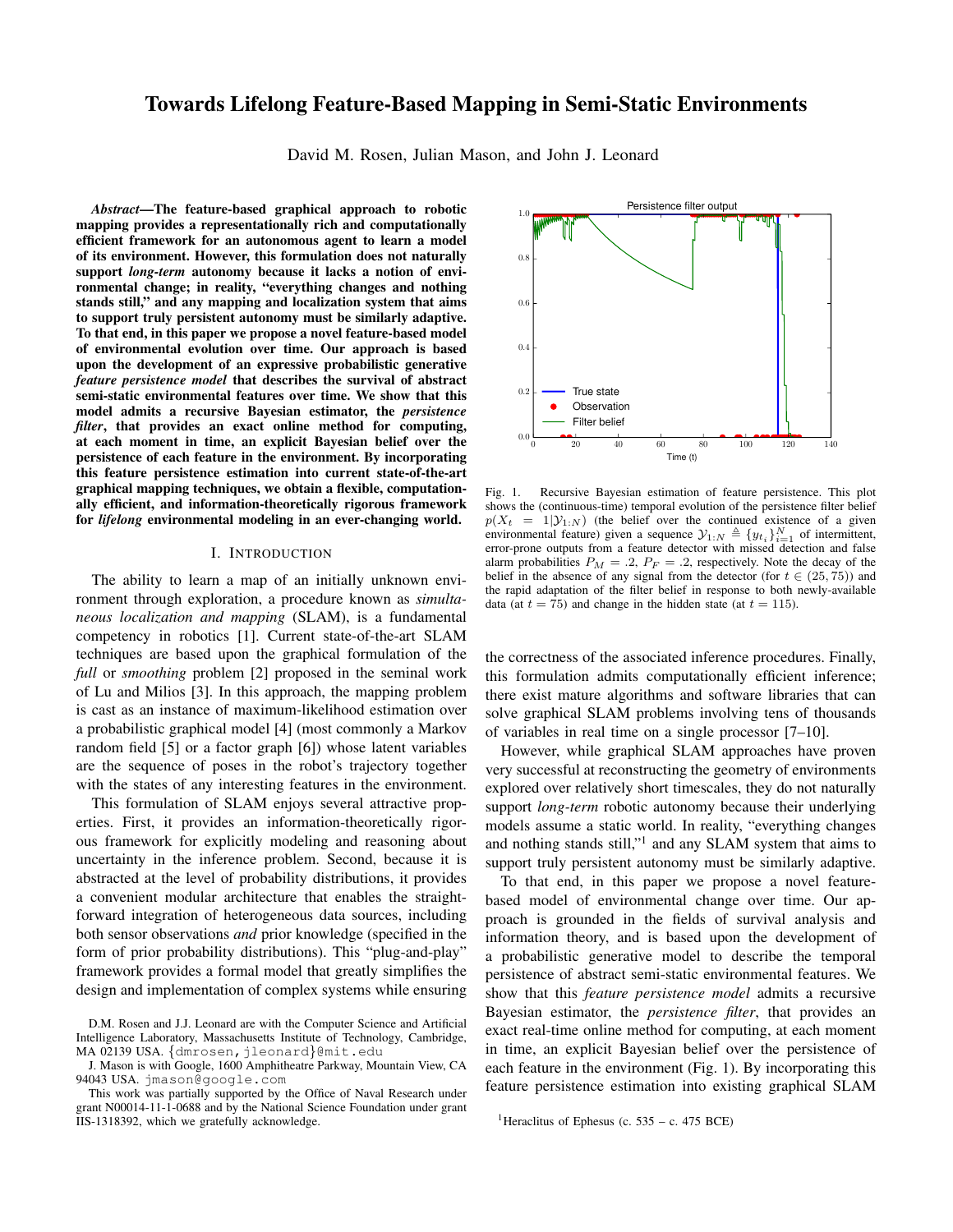techniques, we obtain a flexible, computationally efficient, and information-theoretically sound framework for *lifelong* environmental modeling in an ever-changing world.

# II. RELATED WORK

The principal technical challenge that distinguishes semistatic environmental modeling from the well-studied static case is the need for an additional mechanism to *update* an existing map in response to changes in the world. Several novel map representations have been proposed to facilitate this procedure.

In *sample-based* representations, the map consists of a set of *places*, each of which is modeled by a collection of raw sensor measurements; updating a place in response to environmental change is then achieved by simply updating its associated observations. This approach was originally proposed by Biber and Duckett [\[11,](#page-8-8) [12\]](#page-8-9), who considered maps comprised of 2D laser scans, and performed updates by replacing a randomlyselected fixed fraction of the scans at each place every time it is revisited. More recently, Churchill and Newman [\[13\]](#page-8-10) have proposed *plastic maps*, in which a place is modeled as a collection of *experiences* (temporal sequences of sensor observations associated with a small physical area). In contrast to our approach, these methods are intended only to support reliable long-term *localization* in semi-static environments, and do not actually attempt to produce a temporally coherent or geometrically consistent environmental reconstruction.

Konolige and Bowman [\[14\]](#page-8-11) proposed an extension of [Kono](#page-8-12)[lige et al.'](#page-8-12)s *view-based maps* [\[15\]](#page-8-12) for semi-static environments. In this approach, a place is modeled as a collection of stereocamera frames captured near a single physical location, and the global map is modeled as a graph of places whose edges encode six-degree-of-freedom transforms between camera views. Similarly, Walcott-Bryant et al. [\[16\]](#page-8-13) extended the pose graph model to support 2D semi-static environment modeling using laser scanners. While these approaches *do* enable temporally and geometrically consistent environmental reconstruction, they are algorithmically tailored to specific classes of sensors and map representations, and lack a unified underlying information-theoretic model for reasoning about environmental change.

As an alternative to sample-based representations, Meyer-Delius et al. [\[17\]](#page-8-14) and Saarinen et al. [\[18\]](#page-8-15) independently proposed *dynamic occupancy grids*, which generalize occupancy grid maps [\[19\]](#page-8-16) to the case of semi-static environments by modeling the occupancy of each cell as a stationary two-state Markov process. Tipaldi et al. [\[20\]](#page-8-17) subsequently incorporated this model into a generalization of the Rao-Blackwellized particle filtering framework for grid mapping [\[21\]](#page-8-18), thereby producing a fully Bayesian model-based mapping technique. However, this restriction to the occupancy grid model admits capturing only the volumetric geometry of the environment, which is only one of many potential properties of interest (for example, visual appearance is a highly informative environmental signal for mapping and navigation systems [\[22\]](#page-8-19)).

Most recently, Krajník et al. [\[23\]](#page-8-20) have proposed a method for predicting future states of semi-static environments using

Fourier analysis; this prior work is perhaps the most similar to our own, as it combines a feature-abstracted environmental representation with an explicit model of environmental change. However, it is designed to capture only long-term *periodic patterns of activity* in the environment, and appears to lack an information-theoretically grounded approach for addressing sensing errors or quantifying the uncertainty of prediction.

In contrast to this prior work, our formulation provides a unified, feature-abstracted, model-based, informationtheoretically grounded framework for temporally coherent and geometrically consistent modeling of generic unstructured semi-static environments.

#### III. MODELING SEMI-STATIC ENVIRONMENTAL FEATURES

In feature-based mapping, the environment is modeled as a collection of abstract entities called *features*, which encode whatever environmental information is considered relevant to the mapping task (examples of such features include points, lines, planes, objects, and visual interest points). The mapping problem then consists of *identifying* the set of features that are present in the environment and *estimating* their states (e.g. position, orientation, or color), given a collection of noisy observations of the environment.

In static environments, the set of environmental features is fixed for all time by hypothesis, and therefore constructing a map requires only that features be added to it as they are discovered. In contrast, in semi-static environments the feature set itself evolves in time due to environmental change, and therefore mapping requires *both* the ability to add newlydiscovered features into the map *and* to remove features that are no longer present.

Ideally, it would suffice to remove a feature from the map if that feature's location is reobserved and the feature is not detected. In reality, however, a "feature observation" is usually the output of a detector (e.g. an object detector), which may fail to detect features that are present, or generate false detections due to noise in the sensor data. The detector outputs alone are thus insufficient to unambiguously determine whether a feature is still present; the best we can hope for is to estimate a *belief* over feature persistence given this data.

Another complication arises from the passage of time: it seems intuitively clear that our belief about the state of a feature that has not been observed for five *minutes* should differ from our belief about the state of a feature that has not been observed for five *days*.

Given these considerations, it is natural to consider the feature persistence problem in terms of *survival analysis* [\[24\]](#page-8-21), the branch of statistics that studies the waiting time until some event of interest occurs. In this application, we consider a feature that is first detected at time  $t = 0$ , and are interested in estimating its *survival time*  $T \in [0, \infty)$  (the length of time that it exists in the environment before vanishing), given a sequence of Boolean random variables  $\{Y_{t_i}\}_{i=1}^N \subseteq \{0,1\}$  indicating the (possibly erroneous) output of a feature detector sampled at the times  $\{t_i\}_{i=1}^N \subset [0,\infty)$ . We formalize this scenario using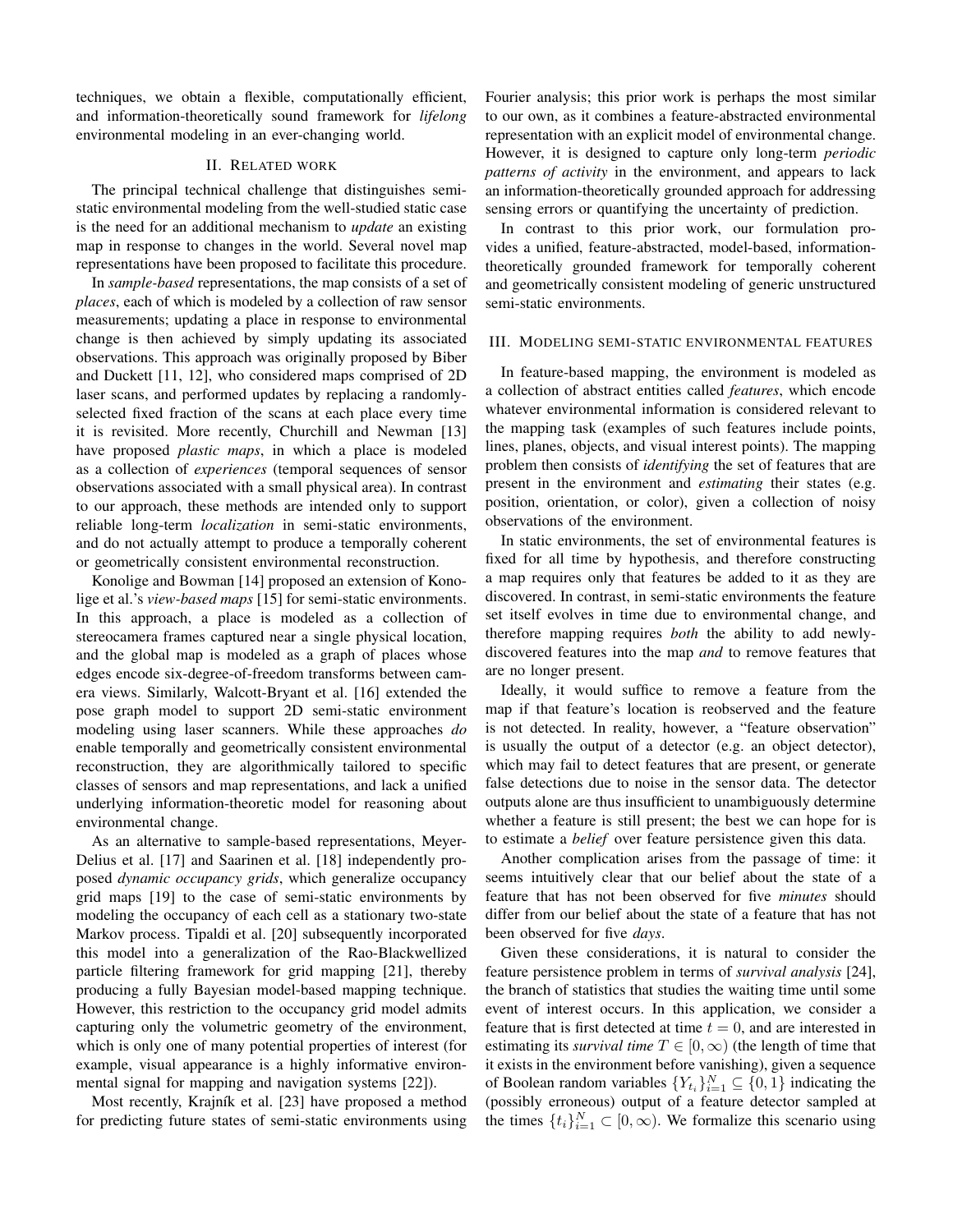the following *feature persistence model*:

<span id="page-3-0"></span>
$$
T \sim p_T(\cdot),
$$
  
\n
$$
X_t|T = \begin{cases} 1, & t \le T, \\ 0, & t > T, \end{cases}
$$
 (1)  
\n
$$
Y_t|X_t \sim p_{Y_t}(\cdot|X_t);
$$

here  $p_T : [0, \infty) \to [0, \infty)$  is the probability density function for a prior distribution over the survival time T,  $X_t \in \{0, 1\}$ is a variable indicating whether the feature is still present at time  $t \in [0, \infty)$ , and  $p_{Y_t}(Y_t | X_t)$  is a conditional distribution modeling the feature detector's measurement process.

We observe that the detector measurement model  $p_{Y_t}(\cdot|\cdot)$ in [\(1\)](#page-3-0) is a conditional distribution over two Boolean random variables  $X_t, Y_t \in \{0, 1\}$ , for which there is a single parametric class with two free parameters: the *probability of missed detection*  $P_M$  and the *probability of false alarm*  $P_F$ :

$$
P_M = p_{Y_t}(Y_t = 0 \mid X_t = 1; P_M, P_F)
$$
  
\n
$$
P_F = p_{Y_t}(Y_t = 1 \mid X_t = 0; P_M, P_F)
$$
\n(2)

with  $P_M, P_F \in [0, 1]^2$  $P_M, P_F \in [0, 1]^2$  Since  $P_M$  and  $P_F$  are innate characteristics of the feature detector, the only freedom in the design of the model [\(1\)](#page-3-0) is in the selection of the survival time prior  $p_T(\cdot)$ , which encodes a prior belief about the dynamics of feature persistence in the environment. In Section [V](#page-4-0) we will show how one can design appropriate priors  $p_T(\cdot)$  in practice.

#### IV. ESTIMATING FEATURE PERSISTENCE

<span id="page-3-4"></span>In this section we describe methods for performing inference within the feature persistence model [\(1\)](#page-3-0), assuming access to a sequence of noisy observations<sup>[3](#page-3-2)</sup>  $\mathcal{Y}_{1:N} \triangleq \{y_{t_i}\}_{i=1}^N$  sampled from the feature detector at times  $\{t_i\}_{i=1}^N \subseteq [0,\infty)$  (with  $t_i < t_j$  for all  $i < j$ ) and a method for evaluating  $p_T(\cdot)$ 's cumulative distribution function  $F_T(\cdot)$ :

$$
F_T(t) \triangleq p(T \le t) = \int_0^t p_T(x) \, dx. \tag{3}
$$

Specifically, we will be interested in computing the posterior probability of the feature's persistence at times in the *present* and *future* (i.e. the posterior probability  $p(X_t = 1 | Y_{1:N})$ for times  $t \in [t_N, \infty)$ , as this is the relevant belief for determining whether to maintain a feature in the map.

#### *A. Computing the posterior persistence probability*

We begin by deriving a closed-form solution for the posterior probability  $p(X_t = 1 | Y_{1:N})$  for  $t \in [t_N, \infty)$ .

Observe that the event  $X_t = 1$  is equivalent to the event  $t \leq T$  in [\(1\)](#page-3-0). We apply Bayes' Rule to compute the posterior

<span id="page-3-2"></span><sup>3</sup>Here we follow the lower-case convention for the  $y_{t_i}$  to emphasize that these are sampled *realizations* of the random variables  $Y_{t_i}$ .

<span id="page-3-7"></span>persistence probability  $p(X_t = 1 | Y_{1:N})$  in the equivalent form:

$$
p(X_t = 1 | \mathcal{Y}_{1:N}) = \frac{p(\mathcal{Y}_{1:N} | T \ge t) p(T \ge t)}{p(\mathcal{Y}_{1:N})}.
$$
 (4)

The prior probability  $p(T \ge t)$  follows from [\(3\)](#page-3-5):

<span id="page-3-9"></span>
$$
p(T \ge t) = 1 - F_T(t). \tag{5}
$$

The same equivalence of events also implies that the likelihood function  $p(\mathcal{Y}_{1:N} | T)$  has the closed form:

<span id="page-3-6"></span>
$$
p(\mathcal{Y}_{1:N}|T) = \prod_{t_i \le T} P_M^{1-y_{t_i}} (1 - P_M)^{y_{t_i}} \prod_{t_i > T} P_F^{y_{t_i}} (1 - P_F)^{1 - y_{t_i}}.
$$
\n
$$
(6)
$$

<span id="page-3-3"></span>We observe that  $p(Y_{1:N} | T)$  as defined in [\(6\)](#page-3-6) is rightcontinuous and constant on the intervals  $[t_i, t_{i+1})$  for all  $i = 0, \ldots, N$  (where here we take  $t_0 \triangleq 0$  and  $t_{N+1} \triangleq \infty$ ) as a function of  $T$ . These properties can be exploited to derive a simple closed-form expression for the evidence  $p(Y_{1:N})$ :

$$
p(\mathcal{Y}_{1:N}) = \int_0^\infty p(\mathcal{Y}_{1:N}|T) \cdot p(T) \, dT
$$
  
= 
$$
\sum_{i=0}^N \int_{t_i}^{t_{i+1}} p(\mathcal{Y}_{1:N}|t_i) \cdot p(T) \, dT
$$
  
= 
$$
\sum_{i=0}^N p(\mathcal{Y}_{1:N}|t_i) [F_T(t_{i+1}) - F_T(t_i)].
$$
 (7)

Finally, if  $t \in [t_N, \infty)$ , then equation [\(6\)](#page-3-6) shows that:

<span id="page-3-8"></span>
$$
p(\mathcal{Y}_{1:N}|T \ge t) = p(\mathcal{Y}_{1:N}|t_N) = \prod_{i=1}^{N} P_M^{1-y_{t_i}} (1 - P_M)^{y_{t_i}}.
$$
\n(8)

<span id="page-3-5"></span>By [\(4\)](#page-3-7), we may therefore recover the posterior persistence probability  $p(X_t = 1 | \mathcal{Y}_{1:N})$  as:

<span id="page-3-12"></span>
$$
p(X_t = 1 | \mathcal{Y}_{1:N}) = \frac{p(\mathcal{Y}_{1:N} | t_N)}{p(\mathcal{Y}_{1:N})} (1 - F_T(t)), \quad t \in [t_N, \infty)
$$
\n(9)

where the likelihood  $p(\mathcal{Y}_{1:N} | t_N)$  and the evidence  $p(\mathcal{Y}_{1:N})$ are computed using  $(8)$  and  $(6)$ – $(7)$ , respectively.

#### *B. Recursive Bayesian estimation*

In this subsection we show how to compute  $p(X_t = 1 | Y_{1:N})$ online in *constant time* through recursive Bayesian estimation.

Observe that if we append an additional observation  $y_{t_{N+1}}$ to the data  $\mathcal{Y}_{1:N}$  (with  $t_{N+1} > t_N$ ), then the likelihood functions  $p(\mathcal{Y}_{1:N+1}|T)$  and  $p(\mathcal{Y}_{1:N}|T)$  in [\(6\)](#page-3-6) satisfy:

<span id="page-3-10"></span>
$$
p(\mathcal{Y}_{1:N+1}|T) =
$$
\n
$$
\begin{cases}\nP_F^{y_{t_{N+1}}}(1 - P_F)^{1 - y_{t_{N+1}}} p(\mathcal{Y}_{1:N}|T), & T < t_{N+1}, \\
P_M^{1 - y_{t_{N+1}}}(1 - P_M)^{y_{t_{N+1}}} p(\mathcal{Y}_{1:N}|T), & T \ge t_{N+1}.\n\end{cases}
$$
\n(10)

In particular, [\(8\)](#page-3-8) and [\(10\)](#page-3-10) imply that

<span id="page-3-11"></span>
$$
p(\mathcal{Y}_{1:N+1}|t_{N+1}) = P_M^{1-y_{t_{N+1}}}(1 - P_M)^{y_{t_{N+1}}} p(\mathcal{Y}_{1:N}|t_N).
$$
\n(11)

<span id="page-3-1"></span><sup>&</sup>lt;sup>2</sup>We use constant detector error probabilities  $(P_M, P_F)$  in equation [\(2\)](#page-3-3) in order to avoid cluttering the notation with multiple subscripts; however, all of the equations in Section [IV](#page-3-4) continue to hold if each instance of  $(P_M, P_F)$ is replaced with the appropriate member of a temporally-varying sequence of error probabilities  $\{(\overline{P}_M, P_F)_{t_i}\}_{i=1}^N$ .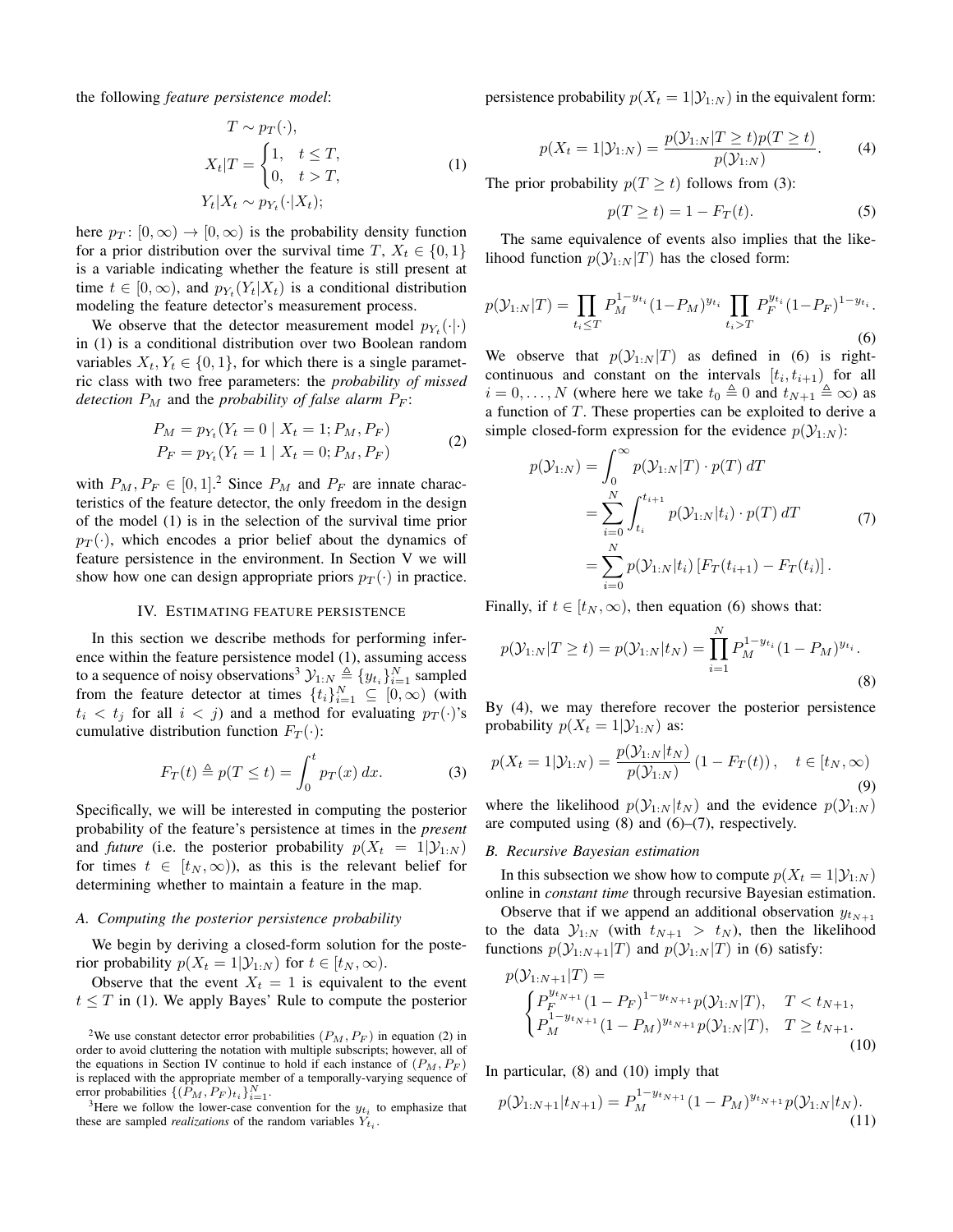- <span id="page-4-4"></span>**Input:** Feature detector error probabilities  $(P_M, P_F)$ , cumulative distribution function  $F_T(\cdot)$ , feature detector outputs  $\{y_{t_i}\}.$
- **Output:** Persistence beliefs  $p(X_t = 1 | \mathcal{Y}_{1:N})$  for  $t \in [t_N, \infty)$ .
- 1: **Initialization:** Set  $t_0 \leftarrow 0$ ,  $N \leftarrow 0$ ,  $p(\mathcal{Y}_{1:0}|t_0) \leftarrow 1$ ,  $L(\mathcal{Y}_{1:0}) \leftarrow 0, p(\mathcal{Y}_{1:0}) \leftarrow 1.$ // Loop invariant: the likelihood  $p(\mathcal{Y}_{1:N} | t_N)$ , partial evidence  $L(\mathcal{Y}_{1:N})$ , and evidence  $p(\mathcal{Y}_{1:N})$  are known at entry. 2: while ∃ new data  $y_{t_{N+1}}$  do

#### Update:

- 3: Compute the partial evidence  $L(\mathcal{Y}_{1:N+1})$  using [\(14\)](#page-4-1).
- 4: Compute the likelihood  $p(\mathcal{Y}_{1:N+1}|t_{N+1})$  using [\(11\)](#page-3-11).
- 5: Compute the evidence  $p(\mathcal{Y}_{1:N+1})$  using [\(13\)](#page-4-2).
- 6:  $N \leftarrow (N+1)$ .

#### Predict:

7: Compute the posterior persistence probability  $p(X_t = 1 | Y_{1:N})$  for  $t \in [t_N, \infty)$  using [\(9\)](#page-3-12). 8: end while

Similarly, consider the following lower partial sum for the evidence  $p(Y_{1:N})$  given in [\(7\)](#page-3-9):

<span id="page-4-3"></span>
$$
L(\mathcal{Y}_{1:N}) \triangleq \sum_{i=0}^{N-1} p(\mathcal{Y}_{1:N}|t_i) \left[ F_T(t_{i+1}) - F_T(t_i) \right]. \tag{12}
$$

From [\(7\)](#page-3-9) we have:

<span id="page-4-2"></span>
$$
p(\mathcal{Y}_{1:N}) = L(\mathcal{Y}_{1:N}) + p(\mathcal{Y}_{1:N}|t_N) [1 - F_T(t_N)], \quad (13)
$$

and  $L(\mathcal{Y}_{1:N+1})$  and  $L(\mathcal{Y}_{1:N})$  are related according to:

$$
L(\mathcal{Y}_{1:N+1}) = P_F^{y_{t_{N+1}}} (1 - P_F)^{1 - y_{t_{N+1}}} \times (L(\mathcal{Y}_{1:N}) + p(\mathcal{Y}_{1:N}|t_N) [F_T(t_{N+1}) - F_T(t_N)])_1^{\text{Y}} \tag{14}
$$

(this can be obtained by splitting the final term from the sum for  $L(\mathcal{Y}_{1:N+1})$  in [\(12\)](#page-4-3) and then using [\(10\)](#page-3-10) to write the likelihoods  $p(\mathcal{Y}_{1:N+1}|t_i)$  in terms of  $p(\mathcal{Y}_{1:N}|t_i)$ .

Equations [\(11\)](#page-3-11)–[\(14\)](#page-4-1) admit the implementation of a *recursive Bayesian estimator* for computing the posterior feature persistence probability  $p(X_t = 1 | \mathcal{Y}_{1:N})$  with  $t \in [t_N, \infty)$ . The complete algorithm, which we refer to as the *persistence filter*, is summarized as Algorithm [1.](#page-4-4) An example application of this filter is shown in Fig. [1.](#page-1-1)

#### V. DESIGNING THE SURVIVAL TIME PRIOR

<span id="page-4-0"></span>In this section we describe a practical framework for designing survival time priors  $p_T(\cdot)$  in [\(1\)](#page-3-0) using analytical techniques from survival analysis.

#### *A. Survival analysis*

Here we briefly introduce some analytical tools from survival analysis; interested readers may see [\[24\]](#page-8-21) for more detail.

A distribution  $p_T(\cdot)$  over survival time  $T \in [0,\infty)$  is often characterized in terms of its *survival function*  $S_T(\cdot)$ :

$$
S_T(t) \triangleq p(T > t) = \int_t^{\infty} p_T(x) \, dx = 1 - F_T(t); \tag{15}
$$

this function directly reports the probability of survival beyond time  $t$ , and is thus a natural object to consider in the context of survival analysis. Another useful characterization of  $p_T(\cdot)$ is its *hazard function* or *hazard rate*  $\lambda_T(\cdot)$ :

<span id="page-4-5"></span>
$$
\lambda_T(t) \triangleq \lim_{\Delta t \to 0} \frac{p(T < t + \Delta t | T \ge t)}{\Delta t};\tag{16}
$$

this function reports the probability of failure (or "death") per unit time at time  $t$  conditioned upon survival until time  $t$  (i.e. the *instantaneous rate of failure* at time t), and so provides an intuitive measure of how "hazardous" time  $t$  is. We also define the *cumulative hazard function*  $\Lambda_T(\cdot)$ :

$$
\Lambda_T(t) \triangleq \int_0^t \lambda_T(x) \, dx. \tag{17}
$$

By expanding the conditional probability in [\(16\)](#page-4-5) and applying definition [\(15\)](#page-4-6), we can derive a pair of useful expressions for the hazard rate  $\lambda_T(\cdot)$  in terms of the survival function  $S_T(\cdot)$  and the probability density function  $p_T(\cdot)$ :

$$
\lambda_T(t) = \lim_{\Delta t \to 0} \frac{1}{\Delta t} \left[ \frac{p(t \le T < t + \Delta t)}{p(T \ge t)} \right] = \frac{p_T(t)}{S_T(t)} = -\frac{S'_T(t)}{S_T(t)}
$$
(18)

We recognize the right-hand side of [\(18\)](#page-4-7) as  $\frac{d}{dt}[-\ln S_T(t)]$ ; by integrating both sides and enforcing the condition that  $S_T(0) = 1$ , we find that

<span id="page-4-8"></span>
$$
S_T(t) = e^{-\Lambda_T(t)}.
$$
\n(19)

<span id="page-4-9"></span><span id="page-4-7"></span>.

<span id="page-4-1"></span>Finally, differentiating both sides of [\(19\)](#page-4-8) shows that

$$
p_T(t) = \lambda_T(t)e^{-\Lambda_T(t)},\tag{20}
$$

which expresses the original probability density function  $p_T(\cdot)$ in terms of its hazard function  $\lambda_T(\cdot)$ .

Equations [\(16\)](#page-4-5) and [\(19\)](#page-4-8) show that every hazard function satisfies  $\lambda_T(t) \ge 0$  and  $\lim_{t \to \infty} \int_0^t \lambda_T(x) dx = \infty$ ; conversely, it is straightforward to verify that any function  $\lambda_T : [0, \infty) \rightarrow$ R satisfying these two properties defines a valid probability density function  $p_T(\cdot)$  on  $[0, \infty)$  (by means of [\(20\)](#page-4-9)) for which it is the hazard function. In the next subsection, we will use this result to design survival time priors  $p_T(\cdot)$  for [\(1\)](#page-3-0) by specifying their hazard functions  $\lambda_T(\cdot)$ .

#### *B. Survival time belief shaping using the hazard function*

<span id="page-4-6"></span>While the probability density, survival, hazard, and cumulative hazard functions are all equivalent representations of a probability distribution over  $[0, \infty)$ , the hazard function provides a *dynamical* description of the survival process (by specifying the *instantaneous event rate*), and is thus a natural domain for designing priors  $p_T(\cdot)$  that encode information about how the feature disappearance rate varies over time. This enables the construction of survival time priors that, for example, encode knowledge of patterns of activity in the environment, or that induce posterior beliefs about feature persistence that evolve in time in a desired way. By analogy with *loop shaping* (in which a control system is designed implicitly by specifying its transfer function), we can think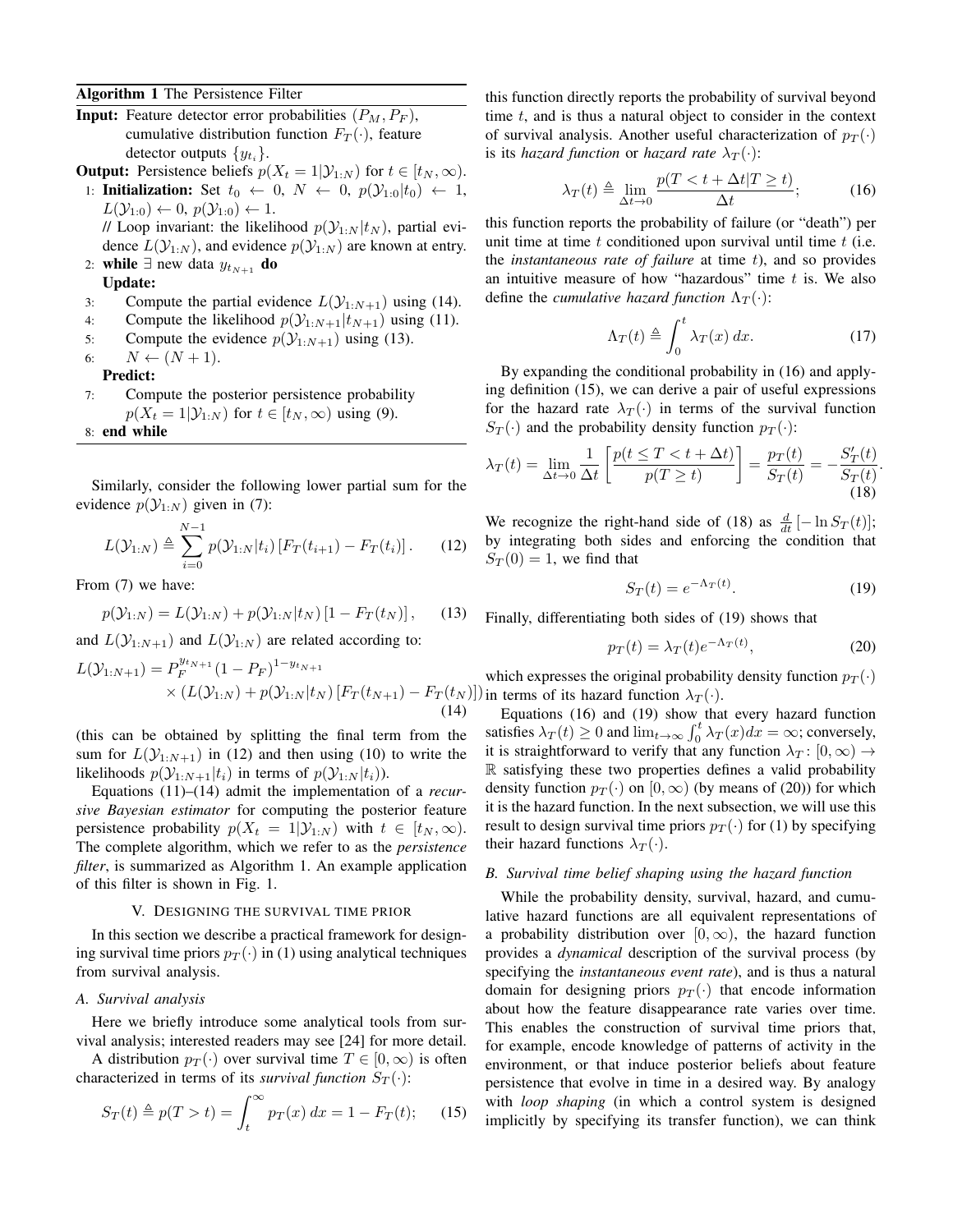<span id="page-5-0"></span>

<span id="page-5-2"></span>Fig. 2. Survival time belief shaping using the hazard function. [\(a\)](#page-5-0)[–\(d\)](#page-5-1) show the corresponding hazard, cumulative hazard, survival, and probability density functions, respectively, for three survival time distributions (colored red, blue, and cyan). Note that even visually quite similar probability density functions may encode very different rates of feature disappearance as functions of time (compare the red and cyan functions in [\(a\)](#page-5-0) and [\(d\)\)](#page-5-1), thus illustrating the utility of analyzing and constructing survival time priors using the hazard function.

of this process of designing the prior  $p_T(\cdot)$  by specifying its hazard function  $\lambda_T(\cdot)$  as survival time *belief shaping*.

As an illustrative concrete example, Fig. [2](#page-5-2) shows several hazard functions and their corresponding cumulative hazard, survival, and probability density functions. Consider the red hazard function in Fig. [2\(a\),](#page-5-0) which has a high constant failure rate for  $t \in [0, 3]$  and falls off rapidly for  $t > 3$ . Interpreting this in terms of feature persistence, this function encodes the idea that *any feature that persists until time*  $t = 3$  *is likely static* (e.g. part of a wall). Similarly, the blue hazard function in Fig. [2\(a\)](#page-5-0) shows a periodic alternation between high failure rates over the intervals  $(k, k + \frac{1}{2})$ ,  $k = 0, 1, \dots$  and *zero* risk over the intervals  $[k + \frac{1}{2}, k + 1]$  (i.e. any feature that survives until  $k + \frac{1}{2}$  is guaranteed to survive until  $k + 1$ ). This provides a plausible model of areas which are known to be static at certain times, e.g. an office environment that closes overnight.

This example also serves to illustrate the utility of the belief-shaping approach. It may not always be clear how to directly construct a survival-time prior that encodes a given set of environmental dynamics; for example, comparing the red and cyan curves in Figs. [2\(a\)](#page-5-0) and [2\(d\)](#page-5-1) reveals that even visually-similar probability density functions may encode radically different environmental properties. In contrast, the dynamical description provided by the hazard function is easily interpreted, and therefore easily designed.

#### *C. General-purpose survival time priors*

Survival time belief shaping provides an expressive modeling framework for constructing priors  $p_T(\cdot)$  that incorporate knowledge of time-varying rates of feature disappearance; however, this approach is only useful when such information is *available*. In this subsection, we describe methods for selecting non-informative priors  $p_T(\cdot)$  that are safe to use when little is known in advance about the environmental dynamics.

Our development is motivated by the *principle of maximum entropy* [\[25\]](#page-8-22), which asserts that the epistemologically correct choice of prior  $p_{\theta}(\cdot)$  for a Bayesian inference task over a latent state  $\theta$  is the one that has *maximum entropy* (and is therefore the *maximally uncertain* or *minimally informative* prior), subject to the enforcement of any conditions on  $\theta$  that are *actually known* to be true. The idea behind this principle <span id="page-5-1"></span>is to avoid the selection of a prior that "accidentally" encodes additional information about θ beyond what is *actually known*, and may therefore improperly bias the inference.

From the perspective of belief shaping using the hazard function, this principle suggests the use of a *constant* hazard rate (since the use of any non-constant function would encode the belief that there are certain distinguished times at which features are more likely to vanish). And indeed, setting  $\lambda_T(t) \equiv \lambda \in (0,\infty)$  corresponds (by means of [\(20\)](#page-4-9)) to selecting the exponential distribution:

<span id="page-5-3"></span>
$$
p_T(t; \lambda) = \lambda e^{-\lambda t}, \quad t \in [0, \infty)
$$
 (21)

which is the maximum entropy distribution amongst all distributions on  $[0, \infty)$  with a specified expectation  $E[T]$ . In the case of the exponential distribution [\(21\)](#page-5-3), this expectation is:

$$
E[T] = \lambda^{-1} \tag{22}
$$

so we see that the selection of the (hazard) rate parameter  $\lambda$ in [\(21\)](#page-5-3) encodes the expected feature persistence time.

We propose several potential methods for selecting this parameter in practice:

*1) Engineering the persistence filter belief:* As can be seen from [\(9\)](#page-3-12), the survival function  $S_T(t) = 1 - F_T(t)$  controls the rate of decay of the persistence probability  $p(X_t = 1 | Y_{1:N})$ in the absence of new observations (cf. Fig. [1\)](#page-1-1). The survival function corresponding to the exponential distribution [\(21\)](#page-5-3) is

<span id="page-5-4"></span>
$$
S_T(t; \lambda) = e^{-\lambda t},\tag{23}
$$

so that  $\lambda$  has an additional interpretation as a parameter that controls the half-life  $\tau_{1/2}$  of the decay process [\(23\)](#page-5-4):

<span id="page-5-5"></span>
$$
\tau_{1/2} = \ln(2)/\lambda. \tag{24}
$$

Thus, one way of choosing  $\lambda$  is to view it as a design parameter that enables engineering the evolution of the persistence filter belief  $p(X_t = 1 | Y_{1:N})$  so as to enforce a desired decay or "forgetting" rate in the absence of new data.

*2) Class-conditional learning:* A second approach follows from the use of a feature detector to generate the observations in the feature persistence model. For cases in which features are objects (e.g. chairs or coffee cups) and their detectors are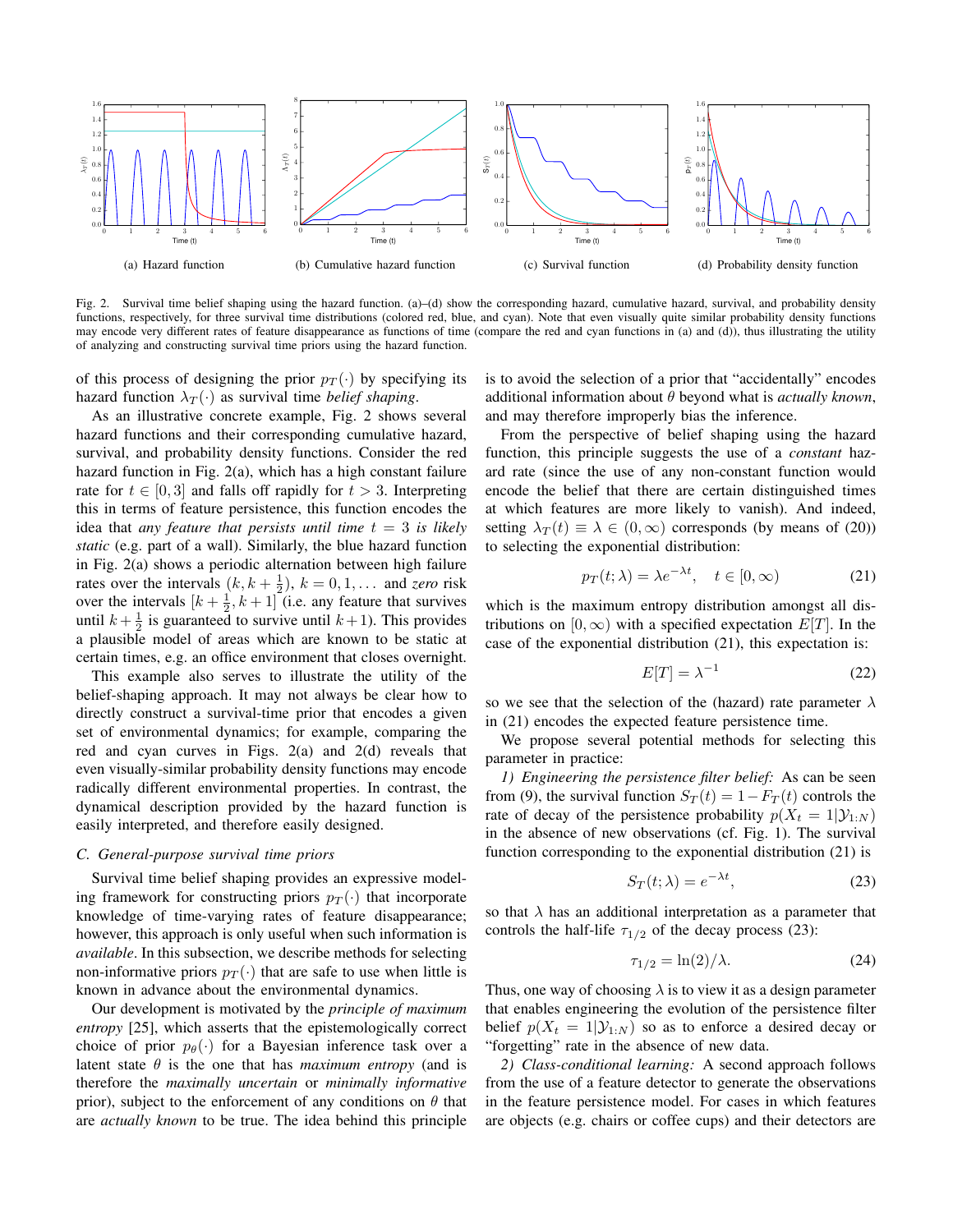trained using machine learning techniques, one could use the training corpus to learn class-conditional hazard rates  $\lambda$  that characterize the empirical "volatility" of a given class.

<span id="page-6-7"></span>*3) Bayesian representation of parameter uncertainty:* Finally, in some cases it may not be possible to determine the "correct" value of the rate parameter  $\lambda$ , or it may be possible to do so only imprecisely. In these instances, the correct Bayesian procedure is to introduce an additional prior  $p_{\lambda}(\cdot)$  to model the uncertainty in  $\lambda$  explicitly; one can then recover the marginal distribution  $p_T(\cdot)$  for the survival time (accounting for the uncertainty in  $\lambda$ ) by marginalizing over  $\lambda$  according to:

$$
p_T(t) = \int_0^\infty p_T(t; \lambda) \cdot p_\lambda(\lambda) d\lambda.
$$
 (25)

Once again we are faced with the problem of selecting a prior, this time over  $\lambda$ . However, in this instance we know that  $\lambda$  parameterizes the sampling distribution [\(21\)](#page-5-3) as a *rate parameter*, i.e. we have  $p_T(t; \lambda) = \lambda f(\lambda t)$  for some fixed normalized density  $f(\cdot)$  (in this case,  $f(x) = e^{-x}$ ). Since t enters the distribution  $p_T(t; \lambda)$  in [\(21\)](#page-5-3) only through the product  $\lambda t$ , we might suspect that  $p_T(t; \lambda)$  possesses a symmetry under the multiplicative group  $\mathbb{R}_+ \triangleq (0,\infty)$  with action  $(\lambda, t) \mapsto$  $(q\lambda, t/q)$  for  $q \in \mathbb{R}_+$ . Letting  $\lambda' \triangleq q\lambda$  and  $t' \triangleq t/q$ , we find that  $p_T(t'; \lambda') dt' = p_T(t; \lambda) dt$ , which proves that the probability measure encoded by the density  $p_T(t; \lambda)$  is indeed invariant under this action.

The *principle of transformation groups* [\[25\]](#page-8-22) asserts that any prior  $p_{\theta}(\cdot)$  expressing ignorance of the parameter of a sampling distribution  $p_y(y|\theta)$  that is invariant under the action of a group  $G$  should likewise be invariant under the same action. (This principle is closely related to the *principle of indifference*, and can be thought of as a generalization of this principle to the case of priors over continuous parameter spaces that are equipped with a specified symmetry group.)

Enforcing this requirement in the case of our rate parameter  $\lambda$ , it can be shown (cf. [\[25,](#page-8-22) Sec. 7]) that the prior we seek satisfies  $p_{\lambda}(\lambda) \propto \lambda^{-1}$ . While this is formally an improper prior, if we incorporate the additional (weak) prior information that the feature survival processes we wish to model evolve over timescales [\(24\)](#page-5-5) on the order of, say, seconds to decades, we may restrict  $\lambda \in [\lambda_l, \lambda_u]$  using (conservative) lower and upper bounds  $\lambda_l, \lambda_u$ , and thereby recover:

$$
p_{\lambda}(\lambda; \lambda_{l}, \lambda_{u}) = \frac{1}{\lambda \ln(\lambda_{u}/\lambda_{l})}, \quad \lambda \in [\lambda_{l}, \lambda_{u}].
$$
 (26)

The marginal density  $p_T(\cdot)$  obtained from [\(25\)](#page-6-0) using [\(21\)](#page-5-3) and [\(26\)](#page-6-1) is then:

<span id="page-6-2"></span>
$$
p_T(t; \lambda_l, \lambda_u) = \frac{e^{-\lambda_l t} - e^{-\lambda_u t}}{t \ln(\lambda_u/\lambda_l)}
$$
(27)

with corresponding survival function:

$$
S_T(t; \lambda_l, \lambda_u) = \frac{E_1(\lambda_l t) - E_1(\lambda_u t)}{\ln(\lambda_u/\lambda_l)},
$$
\n(28)

where  $E_1(x)$  is the *first generalized exponential integral*:

$$
E_1(x) \triangleq \int_1^{\infty} t^{-1} e^{-xt} dt.
$$
 (29)

Equations  $(27)$ – $(29)$  define a class of minimally-informative "general-purpose" survival time priors that can be safely applied when little information is available in advance about rates of feature disappearance in a given environment.

# <span id="page-6-6"></span>VI. GRAPHICAL SLAM IN SEMI-STATIC ENVIRONMENTS

Finally, we describe how to incorporate the feature persistence model [\(1\)](#page-3-0) into the probabilistic graphical model formulation of SLAM to produce a framework for featurebased mapping in semi-static environments.

<span id="page-6-0"></span>The approach is straightforward. Our operationalization of features as having a fixed geometric configuration but finite persistence time enforces a clean separation between the estimation of environmental geometry and feature persistence. Existing graphical SLAM techniques provide a mature solution for geometric estimation, and the persistence filter provides a solution to persistence estimation. Thus, to extend the graphical SLAM framework to semi-static environments, we simply associate a persistence filter with each feature. In practice, newly-discovered environmental features are initialized and added to the graph in the usual way, while features that have "vanished" (those for which  $p(X_t = 1 | Y_{1:N}) < P_V$ for some threshold probability  $P_V$ ) can be removed from the graph by marginalization [\[26,](#page-8-23) [27\]](#page-8-24).

#### VII. EXPERIMENTS

One of the principal motivations for developing the persistence filter is to support long-term autonomy by enabling a robot to update its map in response to environmental change. To that end, consider a robot operating in some environment for an extended period of time. As it runs, it will from time to time revisit each location within that environment (although not necessarily at regular intervals or equally often), and during each revisitation, it will collect some number of observations of the features that are visible from that location. We are interested in characterizing the persistence filter's estimation performance under these operating conditions.<sup>[4](#page-6-4)</sup>

#### <span id="page-6-5"></span>*A. Experimental setup*

<span id="page-6-1"></span>We simulate a sequence of observations of a single environmental feature using the following generative procedure:

- 1) For a simulation of length  $L$ , begin by sampling a feature survival time T uniformly randomly:  $T \sim \mathcal{U}([0, L])$ .
- 2) Sample the time  $R$  until revisitation from an exponential distribution with rate parameter  $\lambda_R$ :  $R \sim \text{Exp}(\lambda_R)$ .
- 3) Sample the number  $N \in \{1, 2, \ldots\}$  of observations collected during this revisitation from a geometric distribution with success probability  $p_N : N \sim \text{Geo}(P_N)$ .
- 4) For each  $i \in \{1, \ldots, N\}$ , sample an observation  $y_i$ according to the detector model [\(2\)](#page-3-3), and a waiting time  $O_i$  until the next observation  $y_{i+1}$  from an exponential distribution with rate parameter  $\lambda_O$ :  $O_i \sim \text{Exp}(\lambda_O)$ .

<span id="page-6-4"></span><span id="page-6-3"></span><sup>4</sup>A C++ implementation (with Python bindings) of the persistence filter, together with the code used to perform the following experiments, is available through [http://groups.csail.mit.edu/marine/persistence](http://groups.csail.mit.edu/marine/persistence_filter/)\_filter/.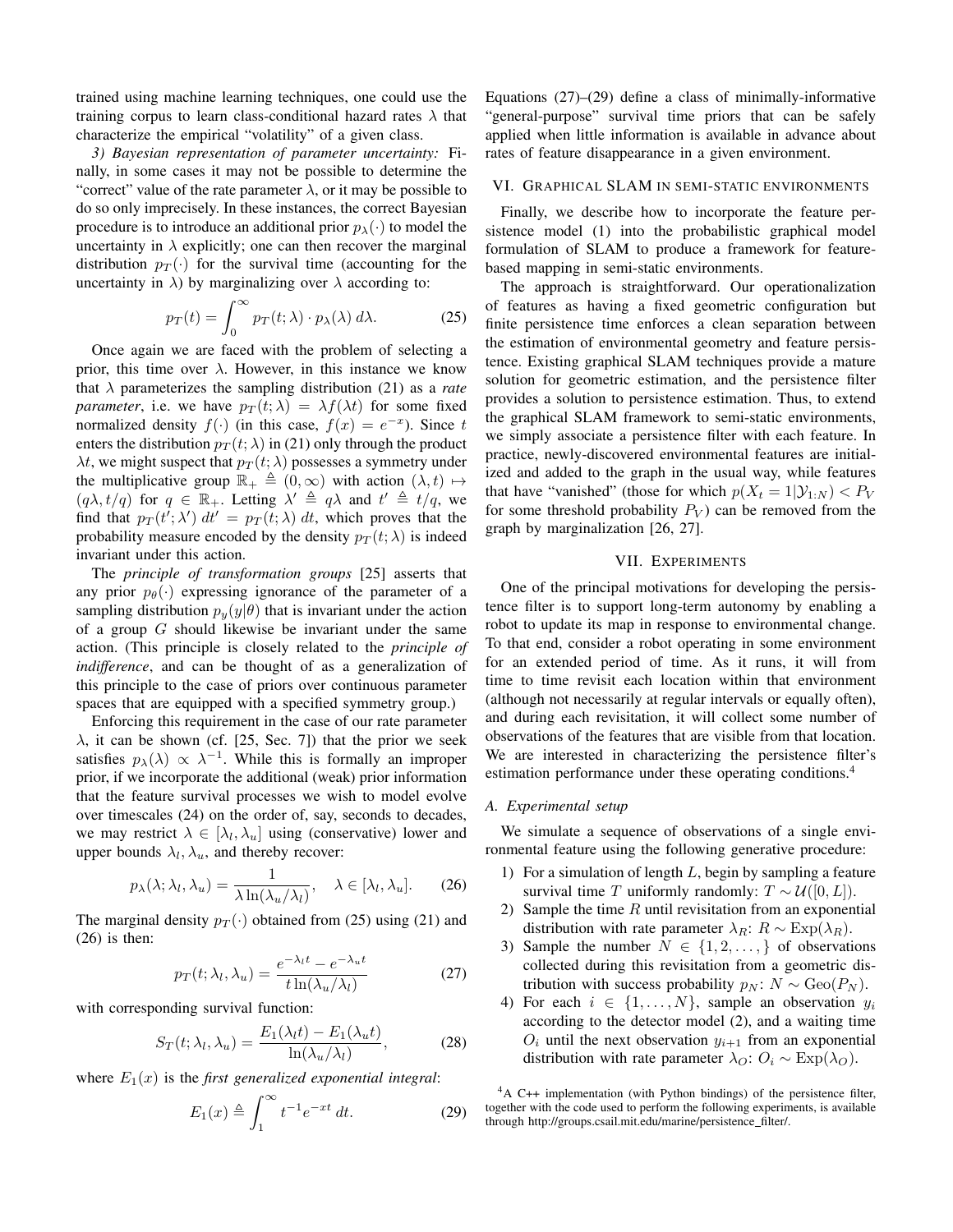<span id="page-7-0"></span>

Fig. 3. Feature persistence estimation performance under the average  $L^1$  error metric. [\(a\)](#page-7-0)[–\(c\)](#page-7-1) plot the mean value of  $E(X_t, p(X_t = 1 | Y_{1:N}))$  as defined in [\(30\)](#page-7-2) over 100 observation sequences sampled from the generative model of Section [VII-A](#page-6-5) as a function of the detector error rates  $(P_M, P_F) \in$  $\{.01, .05, .1, .15, .20, .25, .30, .35, .40\}^2$  (holding  $\tilde{L} = 1000$ ,  $\lambda_R = 1/50$ ,  $\lambda_Q = 1$ , and  $P_N = .2$  constant) for the uniform-prior persistence filter, general-purpose prior persistence filter, and empirical estimator, respectively. [\(d\)](#page-7-3) plots the the mean value of the error  $E(X_t, p(X_t = 1 | Y_{1:N})$  over 100 observation sequences sampled from the generative model of Section [VII-A](#page-6-5) as a function of the revisitation rate  $\lambda_R \in \{1/100, 1/50, 1/25, 1/10, 1/5\}$ (holding  $L = 1000$ ,  $\lambda_O = 1$ ,  $P_N = .2$ , and  $(P_M, P_F) = (.1, .1)$  constant).

5) Repeat steps 2) through 4) to generate a sequence of observations  $\{y_{t_i}\}\$  of temporal duration at least L.

We consider the performance of three feature persistence estimators on sequences drawn from the above model:

- The persistence filter constructed using the true (uniform) survival time prior  $\mathcal{U}([0,L])$ ;
- The persistence filter constructed using the generalpurpose survival time prior defined in [\(27\)](#page-6-2)–[\(29\)](#page-6-3) with  $(\lambda_l, \lambda_u) = (.001, 1);$  and
- The *empirical estimator*, which reports the most recent observation  $y_{t_N}$  as the true state  $X_t$  with certainty.

# *B. Evaluation*

We consider two metrics for evaluating the performance of our estimators: average  $L^1$  error and classification accuracy.

*1) Average* L 1 *error:* In our first evaluation, we consider both the ground-truth state indicator variable  $X_t$  and the posterior persistence belief  $p(X_t = 1 | Y_{1:N})$  as functions of time  $t \in [0, L]$  taking values in [0, 1], and adopt as our error metric  $E(\cdot, \cdot)$  the mean  $L^1$  distance between them:

$$
E(f,g) \triangleq \frac{1}{L} \int_0^L |f(t) - g(t)| dt, \quad f, g \in L^1([0, L]). \tag{30}
$$

Intuitively, the error  $E(X_t, p(X_t = 1 | Y_{1:N}))$  measures how closely an estimator's persistence belief  $p(X_t = 1 | Y_{1:N})$ tracks the ground truth state  $X_t$  over time (graphically, this corresponds to the average vertical distance between the green and blue curves in Fig. [1](#page-1-1) over the length of the simulation.)

Fig. [3](#page-7-4) plots the mean of the error  $E(X_t, p(X_t = 1 | Y_{1:N}))$ over 100 observation sequences sampled from the generative model of Section [VII-A](#page-6-5) as a function of both the feature detector error rates  $(P_M, P_F)$  and the revisitation rate  $\lambda_R$ for each of the three persistence estimators. We can see that the uniform-prior persistence filter strictly dominates the other two estimators. The general-purpose persistence filter also outperforms the empirical estimator across the majority of the test scenarios; the exceptions are in the low-detector-errorrate and infrequent-revisitation regimes, in which the  $L^1$  error metric penalizes the decay in the persistence filter's belief over time (cf. Fig. [1\)](#page-1-1), while the empirical estimator always reports

<span id="page-7-5"></span><span id="page-7-4"></span><span id="page-7-3"></span><span id="page-7-1"></span>

<span id="page-7-7"></span><span id="page-7-6"></span>Fig. 4. Feature removal classification performance. [\(a\)](#page-7-5) and [\(b\)](#page-7-6) show the mean removal precision and recall over 100 observation sequences sampled from the generative model of Section [VII-A](#page-6-5) (with  $L = 1000$ ,  $(P_M, P_F) = (.1, .1),$  $\bar{\lambda}_R = 1/50$  and  $\lambda_Q = 1$ ) as a function of the removal threshold  $P_V \in$  $\{.01, .05, .1, .15, .2, .25, .3, .35, .4, .45, .5\}$ . For each observation sequence, the removal precision and recall are computed by querying the persistence belief  $p(X_t = 1 | Y_{1:N})$  at .1-time intervals, thresholding the belief at  $P_V$  to obtain a {0, 1}-valued prediction, and computing the precision and recall of the sequence of "removal" decisions (0-valued predictions).

<span id="page-7-2"></span>its predictions with complete certainty. We will see in the next evaluation that the empirical estimator's gross overconfidence in its beliefs actually leads to much poorer performance on feature removal decisions versus the persistence filter.

*2) Classification accuracy:* In practice, we would use the persistence belief to decide when a feature should be removed from a map. While the belief is in  $[0, 1]$ , the decision to remove a feature is binary, which means that we must select a belief threshold  $P_V$  for feature removal (see Section [VI\)](#page-6-6). The threshold  $P_V$  thus parameterizes a family of binary classifiers for feature removal, and we would like to characterize the performance of this family as a function of  $P_V$ .

Fig. [4](#page-7-7) plots the mean precision and recall of these feature removal decisions over 100 observation sequences sampled from the generative model of Section [VII-A](#page-6-5) as a function of  $P_V$ . We can see that both persistence filter implementations significantly outperform the empirical estimator in precision and recall for feature removal decisions. Furthermore, the loss in performance introduced by using the general-purpose prior in place of the true (uniform) prior is relatively modest, validating our earlier development in Section [V-C3.](#page-6-7)